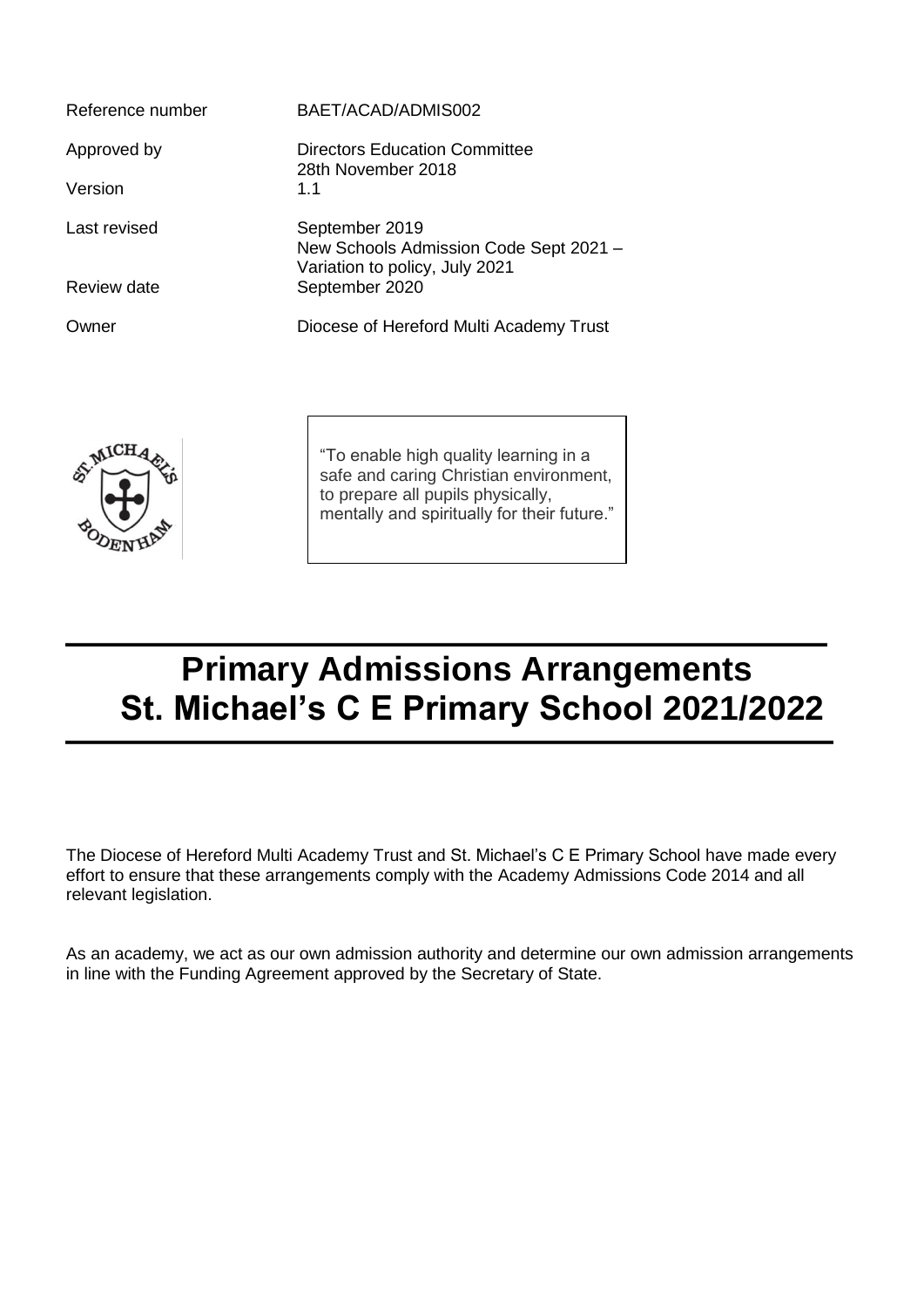# **Admission arrangements to the Reception Year in September 2021-22**

At our school, pupils are normally admitted at the beginning of the academic year (1 September - 31 August) in which they reach their fifth birthday. Parents whose children were born between 1 September 2016 and 31 August 2017 may apply for them to be admitted to the Reception Year in September 2021. There are 15 places available. Our policy is not to offer admission in September 2021 to children who were born on or after 1 September 2017.

Parents of a child whose fifth birthday falls between 1 September 2021 and 31 March 2022 may request that their child is not admitted until later in the academic year 2021/22 (no later than the term [using three term year] after the child's fifth birthday, when s/he reaches compulsory school age). The school will hold any deferred place for the child, although, in the majority of cases, we find that children benefit from starting at the beginning of the academic year, rather than part way through it.

For children whose fifth birthday falls between 1 April 2022 and 31 August 2022 (summer-born children), parents who do not wish them to start at the school in academic year 2021 - 22, but to be admitted to the Reception Year in September 2022 should proceed as follows. They should apply at the usual time for a place in September 2021 together with a written request that the child is admitted outside his or her normal age group to the Reception year in September 2022<sup>(i)</sup>.

Until the child reaches compulsory school age, parents may also request that s/he attend part-time. In such cases, detailed arrangements should be discussed with the Head Teacher. At **St. Michael's C E Primary School**, 'part time' is understood to be either 5 mornings or 5 afternoons.

**Parents(ii) wishing to apply for the Reception [Foundation] Year in September 2021 must complete the common online application made through the local authority in whose area you live at the time of application. The online application must be submitted to that local authority no later than 15th January 2021. Applications received after this date will normally only be considered after all those received on or before the cut-off date Offers and refusals of places will be posted by**  *Herefordshire* **local authority on 16 April 2021 or the published 'National Offer Day'**.

## **Over-subscription criteria**

Children with a Statement of Special Educational Need or with an Education, Health and Care (EHC) plan naming **St. Michael's C E Primary School** will always be offered places. If there is then greater demand for admission than there are places available, the following criteria will be applied in the order set out below:

- 1 'Looked after children' or children who were previously 'looked after' but immediately after being looked after became subject to an adoption, child arrangements, or special guardianship order1 including those who appear to the admission authority, the Diocese of Hereford Multi-Academy Trust, to have been in state care outside of England and ceased to be in state care as a result of being adopted. Previously Looked-after children outside of England<sup>(iii)</sup>
- 2 Families who have exceptional medical<sup>(iv)</sup> or social needs that make it essential that their child attends **St. Michael's C E Primary School** rather than any other. These needs must be fully supported by written evidence from the appropriate professional person involved with the family.
- 3 Children of service personnel<sup>(v)</sup> with a confirmed posting to their area, or crown servants returning from overseas to live in that area.
- 4 Children with a normal home address in the catchment area and with a sibling<sup>(vi)</sup> on the roll of the school at the time of application or whose parent has accepted an offer of a place at the school and who is expected still to be in attendance at the time of entry to the school.
- 5 Children with a normal home address<sup>(vii)</sup>in the catchment area.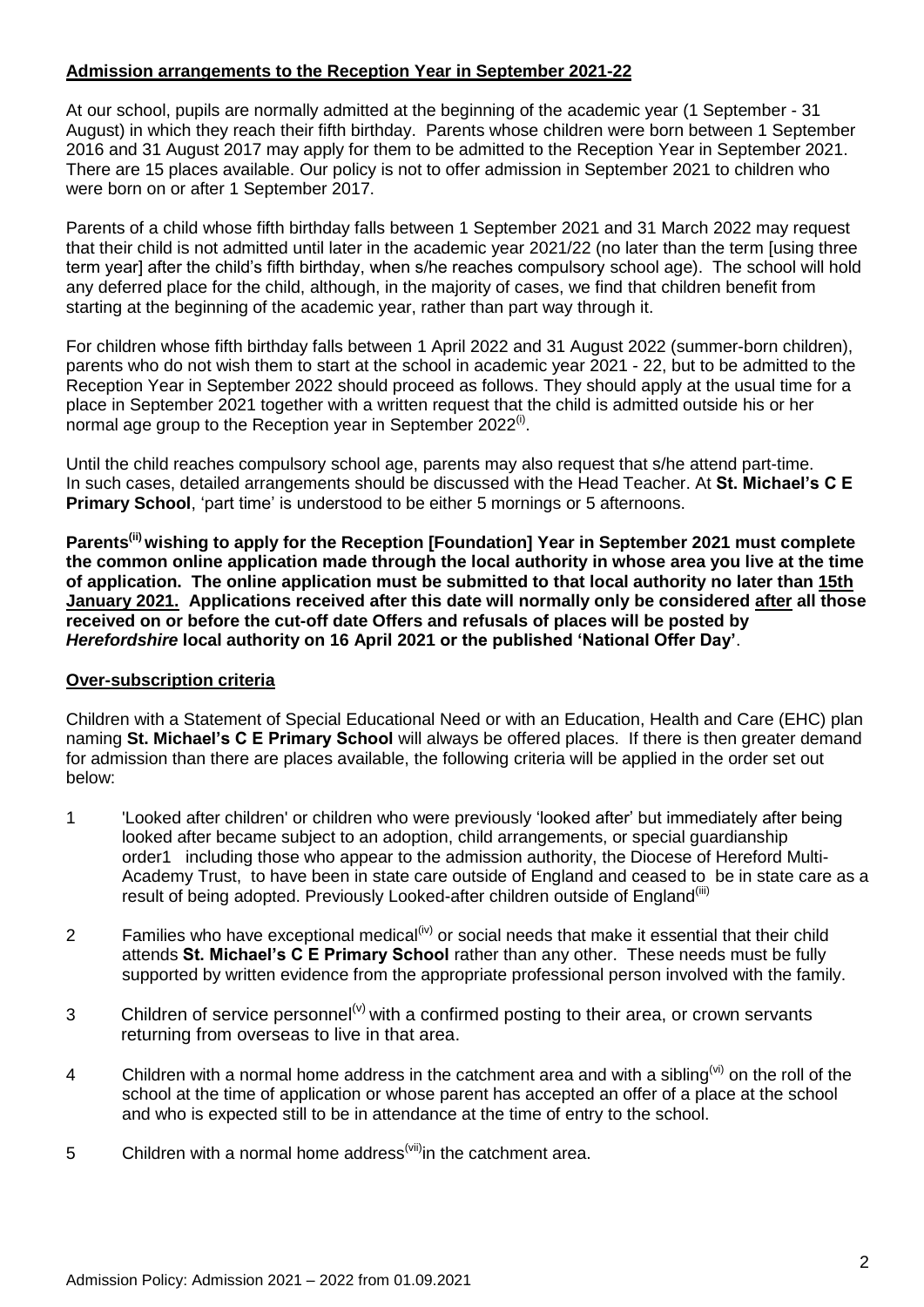- 6 Children with a normal home address outside the catchment area and with a sibling on the roll of the school at the time of application or whose parent has accepted an offer of a place at the school and who is expected still to be in attendance at the time of entry to the school.
- 7 Other children.

Note: Proximity of the child's home, as measured by the straight line distance between the home and the school<sup>(viii)</sup> with those living nearer being accorded the higher priority, will serve to differentiate between children in criteria 1 to 6 should the need arise. In the event that two distance measurements are identical, the school will use random allocation to decide which child should be offered the place. The process will be conducted in the presence of a person independent of the school.

# **All Other Admissions**

Admission to the school during the academic year depends on whether or not there are places available. Year groups in Reception, Year 1 and Year 2 have **15** places; other year groups (Years 3 to 6) have **15** places. Applications must be made directly to the school on a form available from the school. Admissions outside the normal age group will be managed by the Local Governing Body of **St. Michael's C E Primary School** as indicated below.

If there is a vacancy, and there is no child on the relevant waiting list with a higher priority (according to the over-subscription criteria 1-8 above), a place will be offered.

## **Admission outside normal age group**

Requests from parents for places outside a normal age group will be considered carefully e.g. for those who have missed education due to ill health. Each case will be considered on its own merits and circumstances. However, such admissions will not normally be agreed without a consensus that to do so would be in the pupil's interests. It is recommended that parents discuss their wishes with the Headteacher in advance of applying for a place. The governors may ask relevant professionals for their opinion on the case. It should be noted that if a place in the requested age group is refused, but one in the normal age group is offered, then there is no right of appeal.

#### **Waiting Lists**

The school maintains waiting lists for those children who are not offered a place, and the parents ask for the child's name to be added to the waiting list. The order of priority on the waiting list is the same as the list of criteria for over-subscription, and does not depend on the date on which an application is received. No account is taken of length of time on a waiting list. The school periodically seeks confirmation that parents wish a child to be kept on the waiting list.

## **Multiple births**

In cases where there is one place available, and the next child on the list is a twin, triplet, etc., we would admit both twins (and all the children in the case of other multiple births) even if this meant exceeding the agreed admission number of 15 for Reception 2021/22 or the number of places in other year groups.

#### **Fair Access**

The school participates in the Local Authority Fair Access Protocol. This covers, for example, children who have moved into our area after the normal admission round, or who need to move school as a result of severe bullying or social issues. Children qualifying under the Fair Access Protocol may be offered a place even if there are no places available in the relevant year group and may take priority for admission over children on the waiting list.

## **Appeals**

#### **Arrangements for appeals panels**

Parents will have the right of appeal to an Independent Appeal Panel if they are dissatisfied with an admission decision of the school. The Appeal Panel, which will be convened by the Hereford Diocese, or another independent body, will be independent of the school.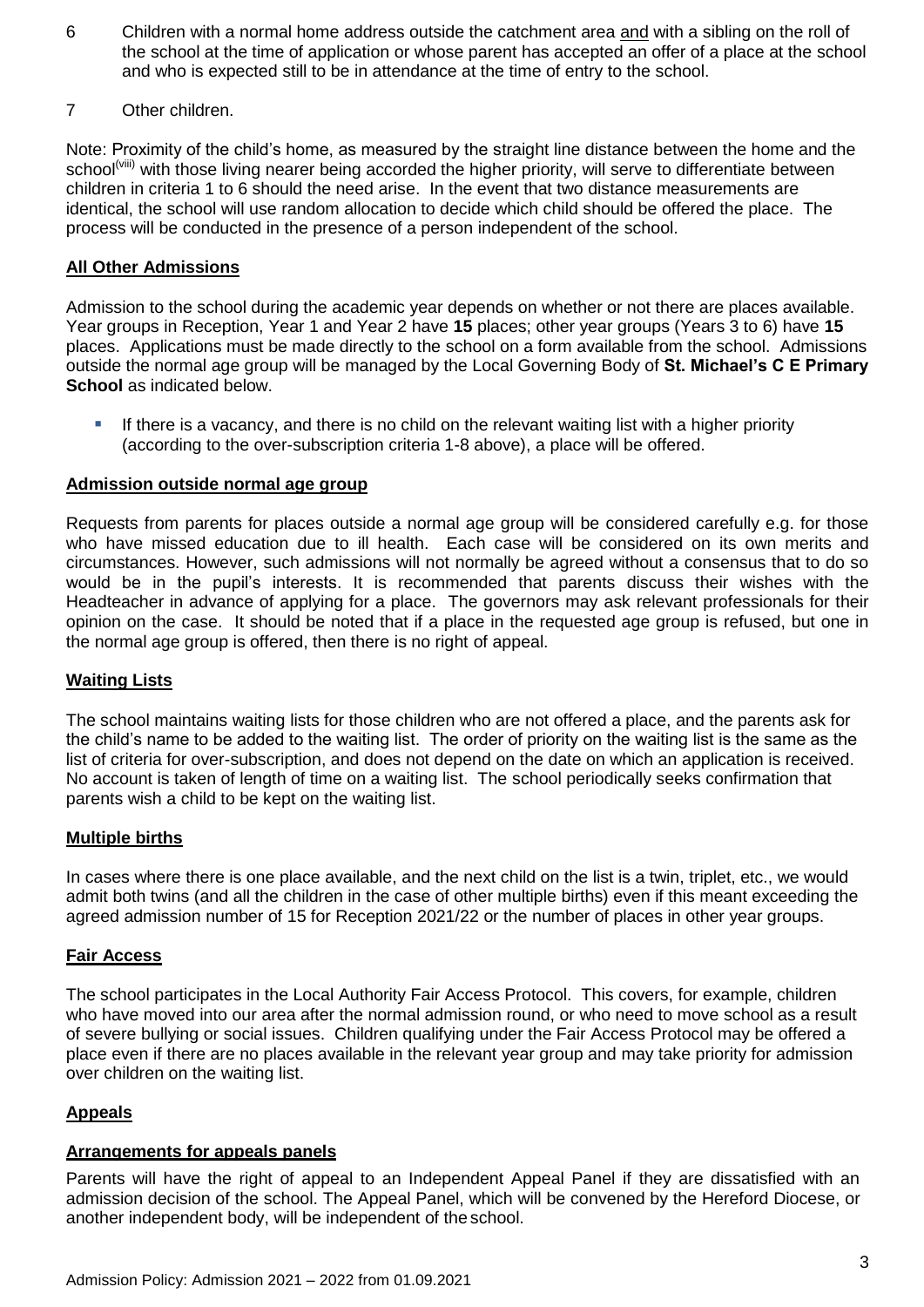The arrangements for Appeals will be in line with the School Admission Appeals Code published by the Department for Education (DFE), which means that parents will have 20 school days from national offer day in which to submit an appeal. Appeal hearings will be held within 40 schools days of the deadline for the lodging of appeals. The determination of the appeal panel will be made in accordance with the School Admission Appeals Code and is binding on all parties. The school will provide guidance for parents about how the appeals process will work and will provide parents with a named contact who can answer any enquiries they may have about the process.

Parents who wish their children to attend the school are most welcome to visit. Arrangements can be made through contacting **the school office on 01568 797241**.

### **Monitoring, Evaluation and Review**

The Trust, in consultation with the Local Governing Body, will review this policy every year and assess its implementation and effectiveness. The policy will be promoted and implemented throughout the school.

## **Further information**

Further information can be obtained from Mrs Louise Layton at the school.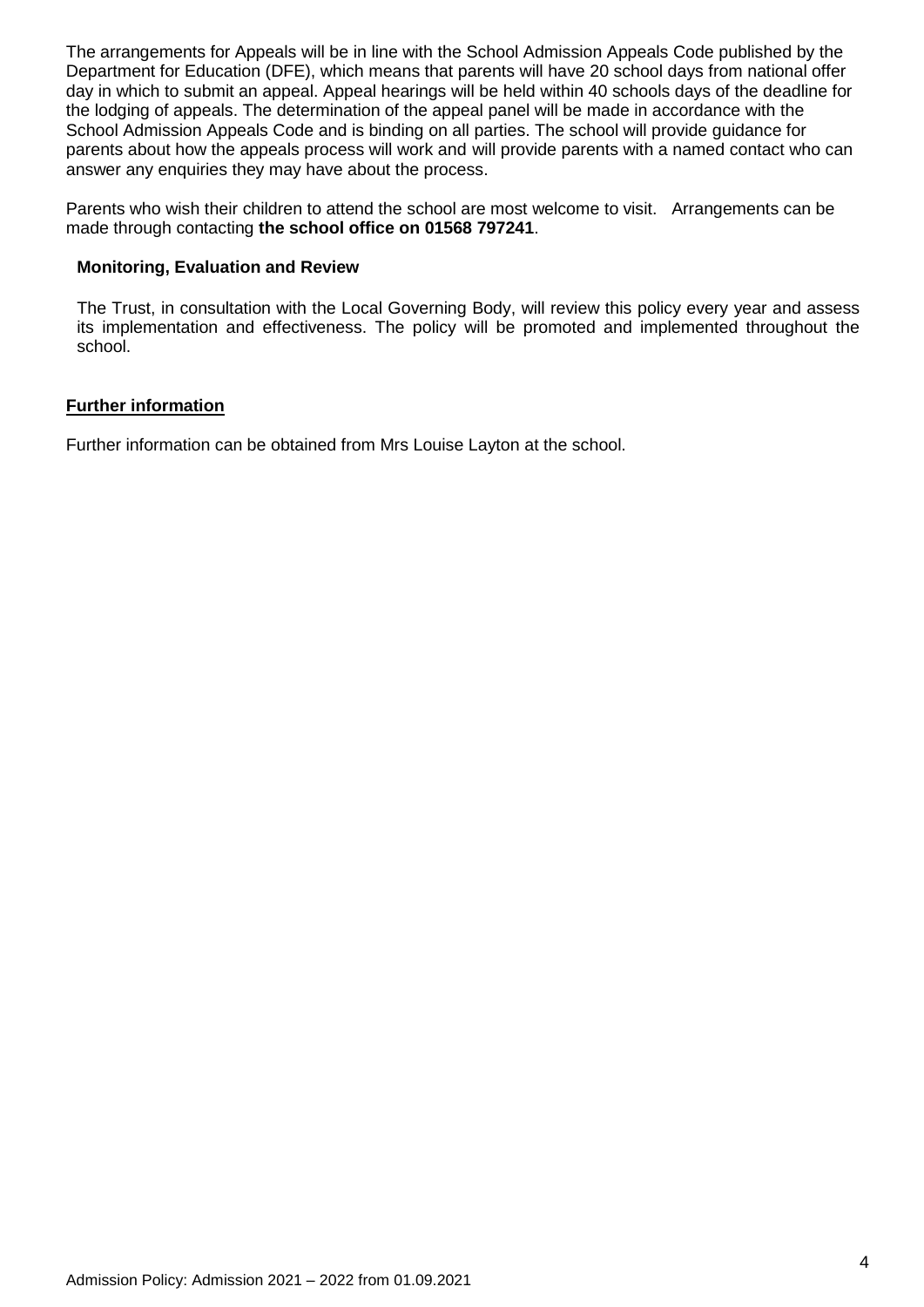# **Appendix to the Admissions Policy**

(i) **Admissions outside the normal age group** - parents would need to provide strong supporting reasons for seeking a place outside the normal age group and should discuss the position with the Head Teacher as early as possible. If their request is agreed, and this should be clear before the national offer day, their application for the normal age group may be withdrawn before any place is offered and they should reapply in the normal way (no later than 15 January 2022) for a Reception place in September 2022.

If their request is refused, the parents must decide whether to wait for any offer of a place in September 2021 (NB it will still be subject to the over-subscription criteria below) or to withdraw their application and apply in the second half of the summer term 2021 for a Year 1 place in September 2022. Parents should be aware that the Year 1 group may have no vacancies as it could be full with children transferring from the 2021-2022 Reception Year group.

- (ii) **"Parent"** is defined in law (The Education Act 1996) as either:
	- any person who has 'parental responsibility' (defined in the Children Act 1989) for the child or young person; or
	- any person who has care of the child or young person.

If you are in any doubt, please contact the academy for advice.

- (iii) By a looked after child (iii) who is (a) in the care of the local authority or (b) being provided with accommodation by a local authority in the exercise of their social services functions (see the definition in Section 22(1) of the Children Act 1989)1 An adoption order is an order under the Adoption Act 1976 (see Section 12 adoption orders) and children who were adopted under the Adoption and Children Act 2002 (see Section 46 adoption orders). A 'child arrangements order' is an order settling the arrangements to be made as to the person with whom the child is to live under Section 8 of the Children Act 1989 as amended by Section14 of the Children and Families Act 2014.Section 14A of the Children Act 1989 defines a 'special guardianship order' as an order appointing one or more individuals to be a child's special guardian (or special guardians).
- (iv) **When applying under criterion 2** (exceptional medical or social needs), you must include supporting evidence from an independent professional person who is aware of the situation and supports your reasons for preferring **St. Michael's C E Primary School**. This supporting evidence must clearly demonstrate why the school is the most suitable and must illustrate the difficulties that would be caused if your child had to attend another school. The person supplying the evidence should be a doctor, heath visitor, social worker, etc. who is aware of your child's or your own case. The school reserves the right to ask for further evidence or clarification where necessary and may seek the advice of appropriate educational professionals where necessary.
- (v) **Children of Service Personnel;** admission authorities **must**:
	- allocate a place in advance of the family arriving in the area provided the application is accompanied by an official letter that declares a relocation date and a Unit postal address or quartering area address.
	- when considering the application against their oversubscription criteria: this **must** include accepting a Unit postal address or quartering area address for a service child. Admission authorities **must not** refuse a service child a place because the family does not currently live in the area, or reserve blocks of places for these children; this is in accordance with Paragraph 2.18 of the Schools Admissions Code.
- (vi) **By sibling** we mean a brother or sister, half brother or sister, adopted brother or sister, step brother or sister, or the child of the parent's/carer's partner where the child for whom the school place is sought is living in the same family unit at the same address as that sibling. It is helpful if parents make it clear on the application form where the sibling has a different family name. Where there is more than one sibling at the school, only the youngest should be listed on the application form.
- (vii) **By normal home address**, we mean the child's home address. This must be where the parent or legal carer of the child lives with the child unless it is proved that the child is resident elsewhere with someone else who has legal care and control of the child. The address should be a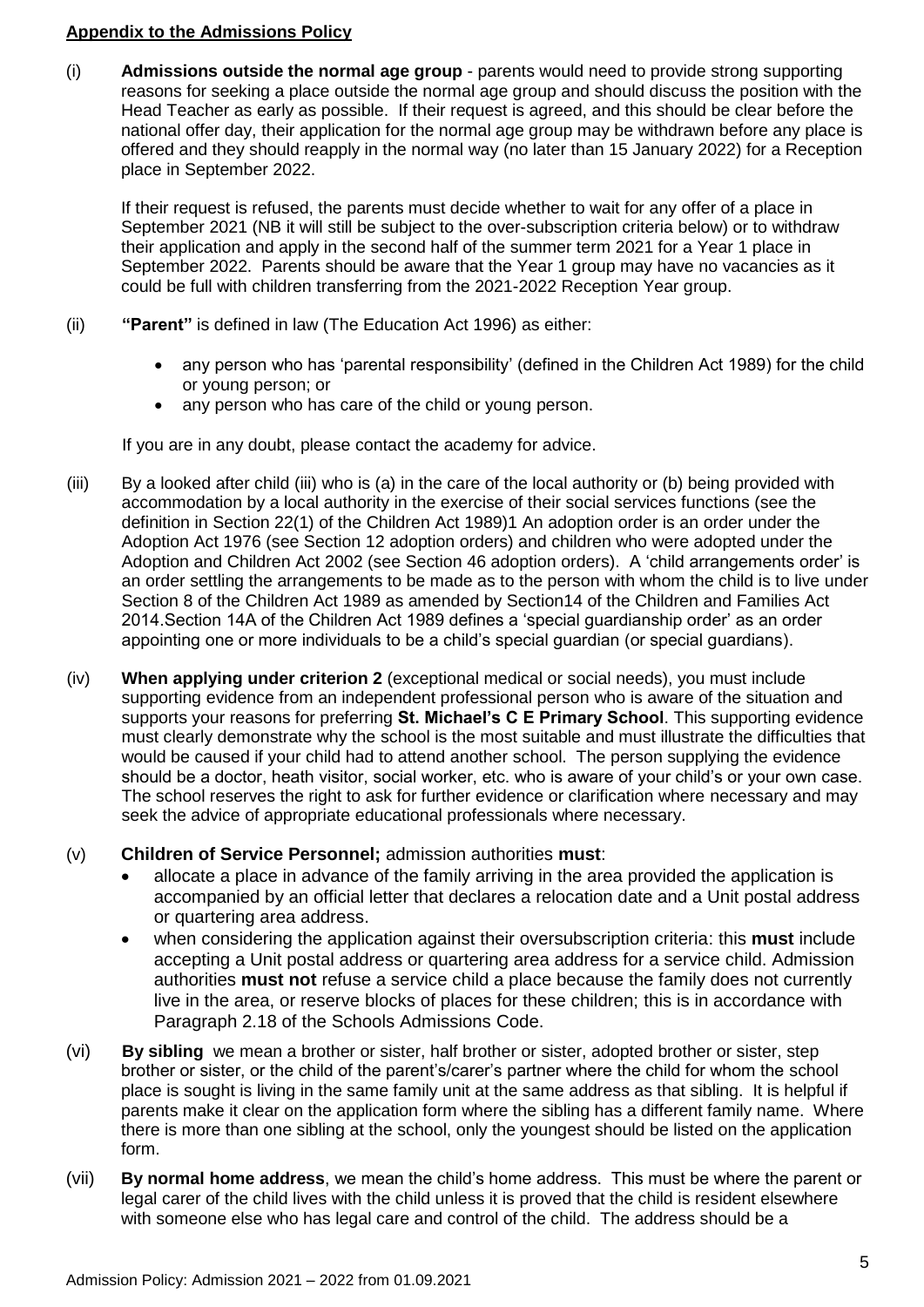residential property that is owned, leased or rented by the child's parent/s or person with legal care and control of the child. The school will require to see a Council Tax statement or utility bill dated within the last 3 months showing that you correctly live at this address

If parents are moving house, the school will ask for evidence of the move, before considering any application for a place. Documentary evidence in the form of a solicitor's letter to confirm exchange of contracts, or a rental agreement for at least a period of six months will be required (Armed Forces personnel are exempt). If you are returning from elsewhere, to live in a home that you own, we will require evidence to show that you have returned. We will also ask for evidence that any previous house owned has been sold or is being sold. We would not accept an address where the one given is that of a second home with the main home being elsewhere. If there are two or more homes, we will check which is the main home, and may refuse to base an allocation of a place on an address, which might be considered only temporary. Nor would we accept an address where the child was resident other than with a parent or carer unless this was part of a fostering or formal care arrangement. We would not normally accept an address where only part of a family had moved, unless connected with a divorce or permanent separation arrangement, in which case we would require proof

To avoid doubt, where a child lives with parents with shared responsibility, each for part of a week or month, the address where the child lives will be determined having regard to a joint declaration from the parents stating the exact pattern of residence. If the residence is not split equally, then the relevant address used will be that at which we are satisfied that the child spends the majority of the school week. Where there is an equal split or there is any doubt about residence, we will make the judgment about which address to use for the purpose of determining whether or not to offer a place. We will take into account, for example, the following:

- **any legal documentation confirming residence**
- the pattern of the residence
- the period of time over which the current arrangement has been in place
- confirmation from any previous school of the contact details and home address supplied to it by the parents
- where the child is registered with his/her GP
- **E** any other evidence the parents may supply to verify the position.

We may ask for evidence of the normal home address in the form of a recent bill. This could be, for example, the most recent Council Tax bill, utility bill no more than three months old, a current TV licence, buildings and contents insurance, mortgage statement or rent book, which shows the address concerned. Parents who are unable to provide this evidence should contact the school to discuss what evidence might be acceptable. If it becomes clear or if there is any doubt that the parents and child are not living at the address given on the application form, the school may seek further evidence. The school works closely with the Local Authority to ensure that places are not obtained at the school on the basis of false addresses, and, in cases of doubt, will take steps to verify the information provided. If a place at the school is offered, and it later becomes clear that the offer was made on fraudulent or misleading information (e.g. a false claim to living in the catchment area), and the school has denied a place to a child with a stronger claim, the school will withdraw the offer of a place. The offer can also be withdrawn even after the child has started at the school.

We regard a child's home address to be where he or she sleeps for the majority of the school week (Monday to Friday). We may ask to see official documentation, such as a child benefit book or medical card if there are reasons why a child does not live at his or her parent's address. For example, if he or she is resident with a grandparent, this needs to be made clear on the application form. If such arrangements are not declared or a relative's address is used on the application, we may consider that a false declaration has been made, and withdraw the offer of a place. Childcare arrangements are **not** sufficient reason for listing another address.

If parents move house after the application has been made, but before any offer of a place has been made, the home Local Authority must be informed.

If parents are moving, we will ask for evidence of the move, before considering any application for a place under the co-ordinated scheme.